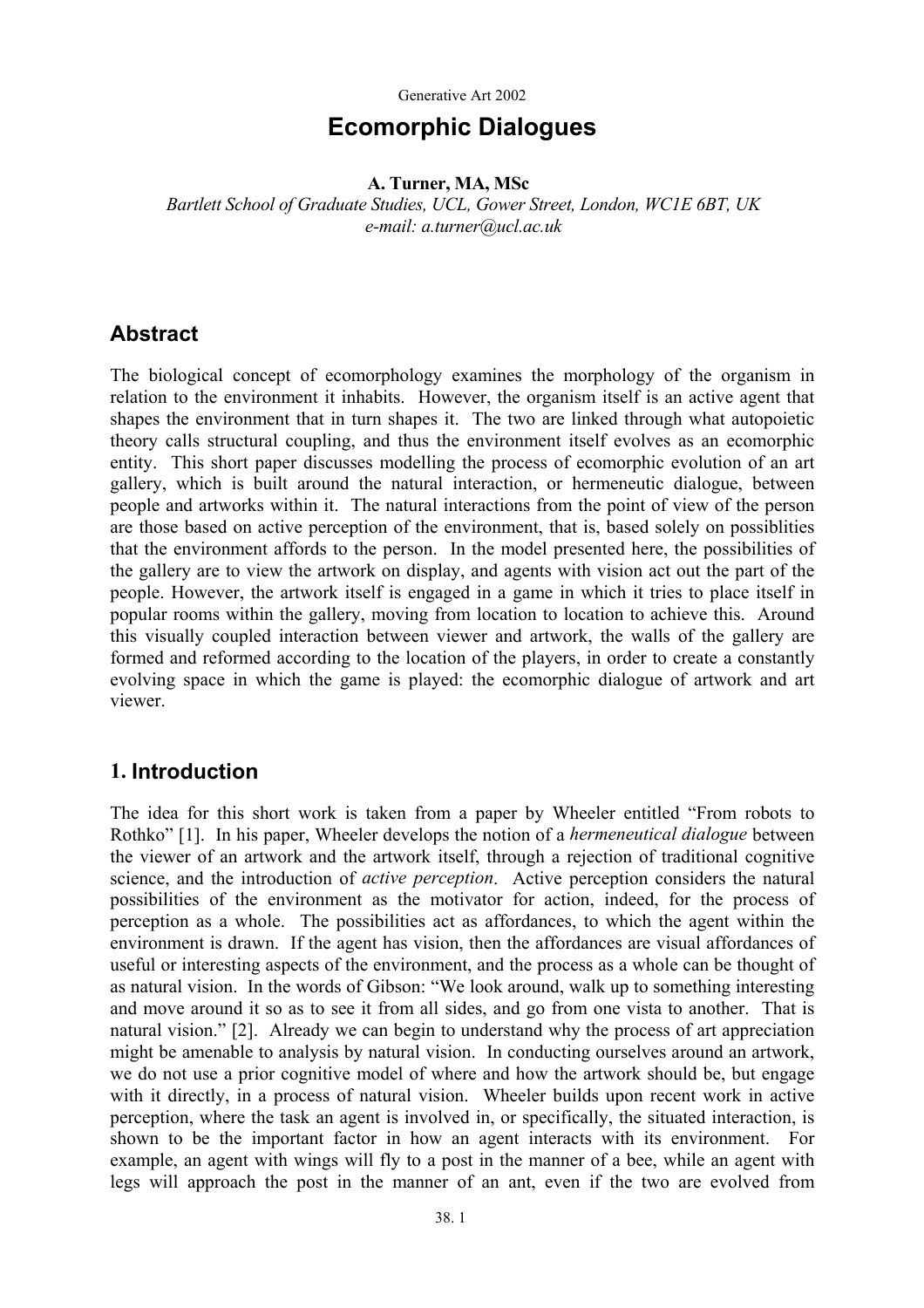

**Figure 1: Viewers (people) and artworks (coloured blocks) within a 5 x 5 grid of rooms separated by columns. The colours represent the taste vectors of the agents.** 

neurologically identical starting points [3]. That is, for the purposes of a discussion about an art gallery, the task of viewing is the essential part of the action of viewing. Wheeler takes the idea a step further to consider what the process is that is occurring between the art viewer and the artwork in during this action of viewing. He argues that both the art viewer and the artwork essentially have an evolved history that comes together in the action of viewing. The exchange that occurs during this action is a hermeneutical dialogue — a natural interaction between art viewer and artwork.

The action we have described is, of course, a private (phenomenological) exchange between viewer and artwork. However, this private exchange occurs in a spatial setting, typically that of an art gallery. This paper aims to look at the spatial consequences of that dialogue, by means of a simple environmentally situated game. Both 'person' and 'art' are considered as actors in the game, in which the person aims to view the art, and the art aims to be viewed by the person. To set this in motion we use agents with vision of the environment who are able to move around artworks, and allow the artwork, also an agent within the system, to move either continuously or occassionally in order to place itself in view of the people. However, as the artwork situates itself the environment is modified around it, so it finds itself against a wall. As the game continues around the two organisms, the environment is coupled to their action, so it itself becomes an actor in the game, forming the possibilities of the art viewers' within the system. The game creates an ecomorphic environment: morphology is evolved around the ecological process occurring within itself: the hermeneutical dialogue between the viewer and art agents in the system.

## **2. Implementation**

In order to realise the system, computational agents with vision are used for both the viewer and art agents. In order to allow a large number of agents with vision, an exosomatic visual architecture is employed [4,5]. This software architecture provides a lookup table to identify visible locations within the environment from any location within the environment. The agents may be released at any location within the environment and progress naturally towards any location within their visual field. This method of movement was shown to reproduce actual levels of movement of real people within an art gallery environment with considerable accuracy [5]. The underlying program we used for these earlier experiments was taken directly as the input for the agents demonstrated herein. The agents take three steps forward before reassessing their goal – any location within their field of view, and then take another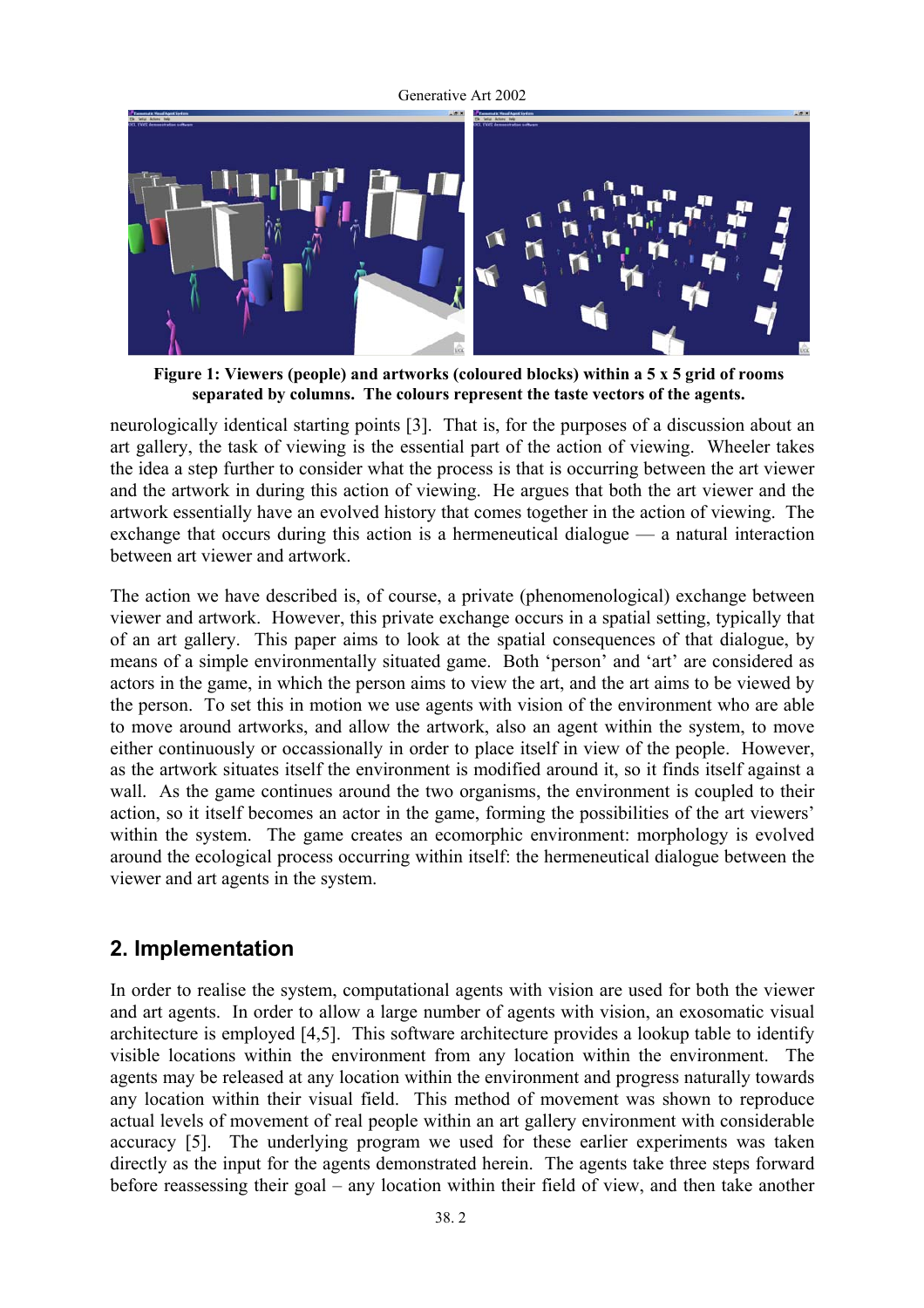Generative Art 2002



**Figure 2: Viewers walk among artworks placed in random rooms. Against each artwork, a wall is formed.** 

three steps towards this new goal, and so on. As such, this is natural vision within an environment with only configurational interest. For the experiments here, the agents were given desires. The viewer agents like to view art: if they see an artwork within their visual field that appeals to them, they walk towards it and peruse it awhile. Whether or not an agent likes the artwork, and thus approaches it, is based on the relative direction of their *taste vectors*, as introduced by Mottram et al [6]. Taste vectors are two-dimensional vectors that represent likes and dislikes, and vary slowly around a circle as the viewer agent progresses through time, or in response to the artwork that it has seen previously. If the art and viewer taste vectors are aligned, then they appeal to each other, and the viewer walks towards that artwork, and continues to appreciate it until its taste vector moves on. Figure 1 (next page) shows viewers and artworks in a basic configuration, a 5 x 5 grid of rooms separated by columns. In this case, the artworks are either static, or simply move from room to room as they so desire, and the viewers cruise after them until their interest is satiated. The system creates the general action of an ecological game between viewer and artwork, but as it stands, creates no ecomorphic phenomenon.In order to create a morphological response, the artworks are told to stand at distinct places at the edge of each room. As they take their places, a wall is built behind them, so the artwork becomes a feature displayed against a wall. Now the viewer agents are told to move from room to room to peruse the situated artworks, as shown in figure 2. Now the situation is reversed, there is a single morphology and no evolving game between the occupants, other than a pattern of movement generated by the visiting agents.

Therefore, in order to create the morphology around an interaction, the artworks are periodically told to move from their current location and find a new, more popular location. This is achieved by recording the number of visitors to each room over time. After a period, about every 30 seconds, an artwork in the least visited room is chosen to move. As it becomes mobile, the wall behind it is removed and it is allowed to seek out a more popular room. It does this by checking the first three rooms it finds to see if they are more popular than its current room. It then finds a room, and settles in its new location, at the edge of the room, and a wall is once again built behind it, as shown in figure 3.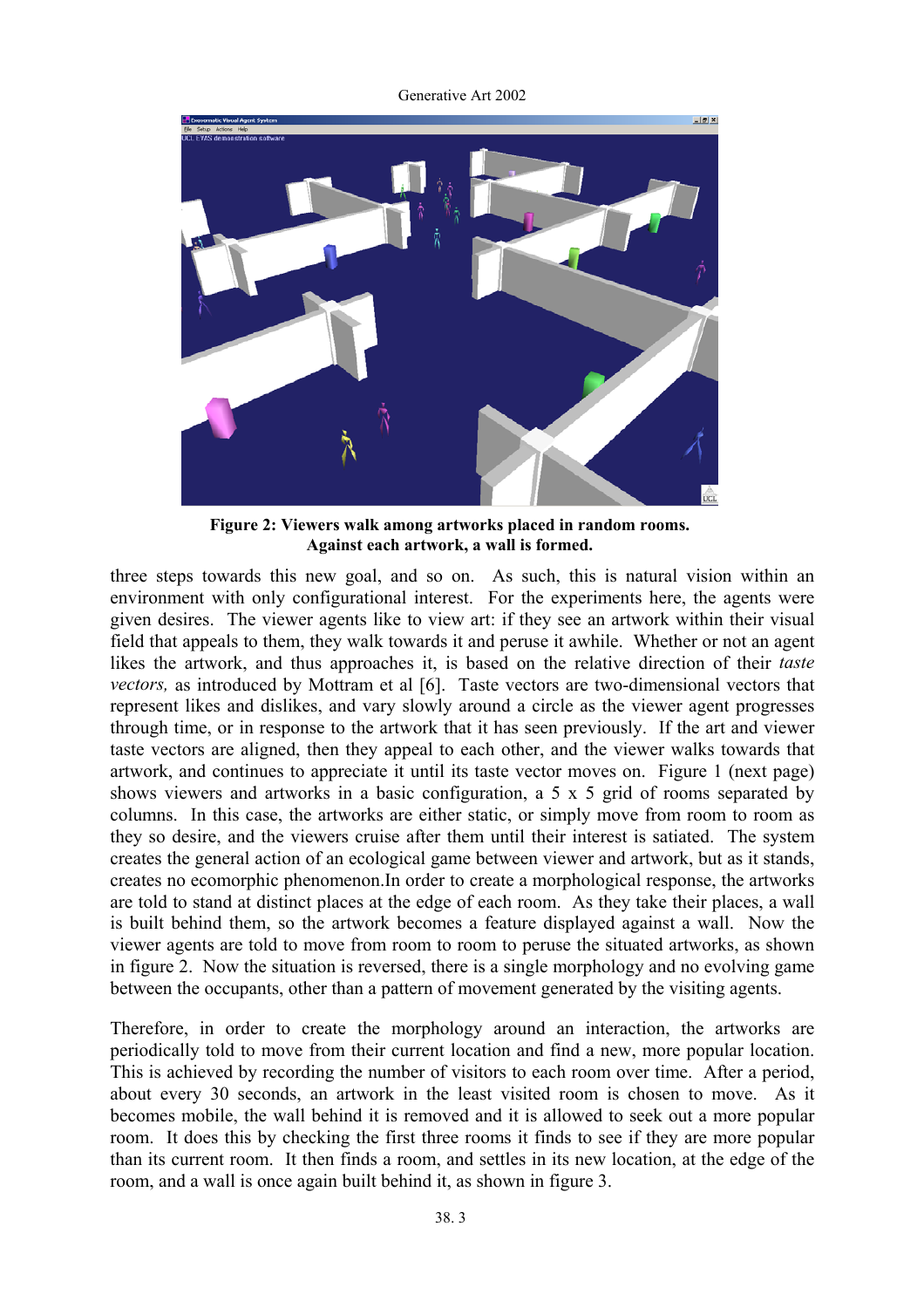

**Figure 3: The artwork in the least visited room (the block in the bottom left of the first picture of the series) sets off to find a new, more popular location. It examines 3 rooms before deciding to return to its original room.** 

The removal of the wall and then its later addition is perhaps a trifle untidy: the reason the program is implemented in this way is entirely down to computational pragmatics. As the exosomatic visual architecture prestores visually accessible locations for rapid lookup for agents, addition or removal of configuration requires significant recalculation. Recalculation is kept to a minimum by removing the wall as the artwork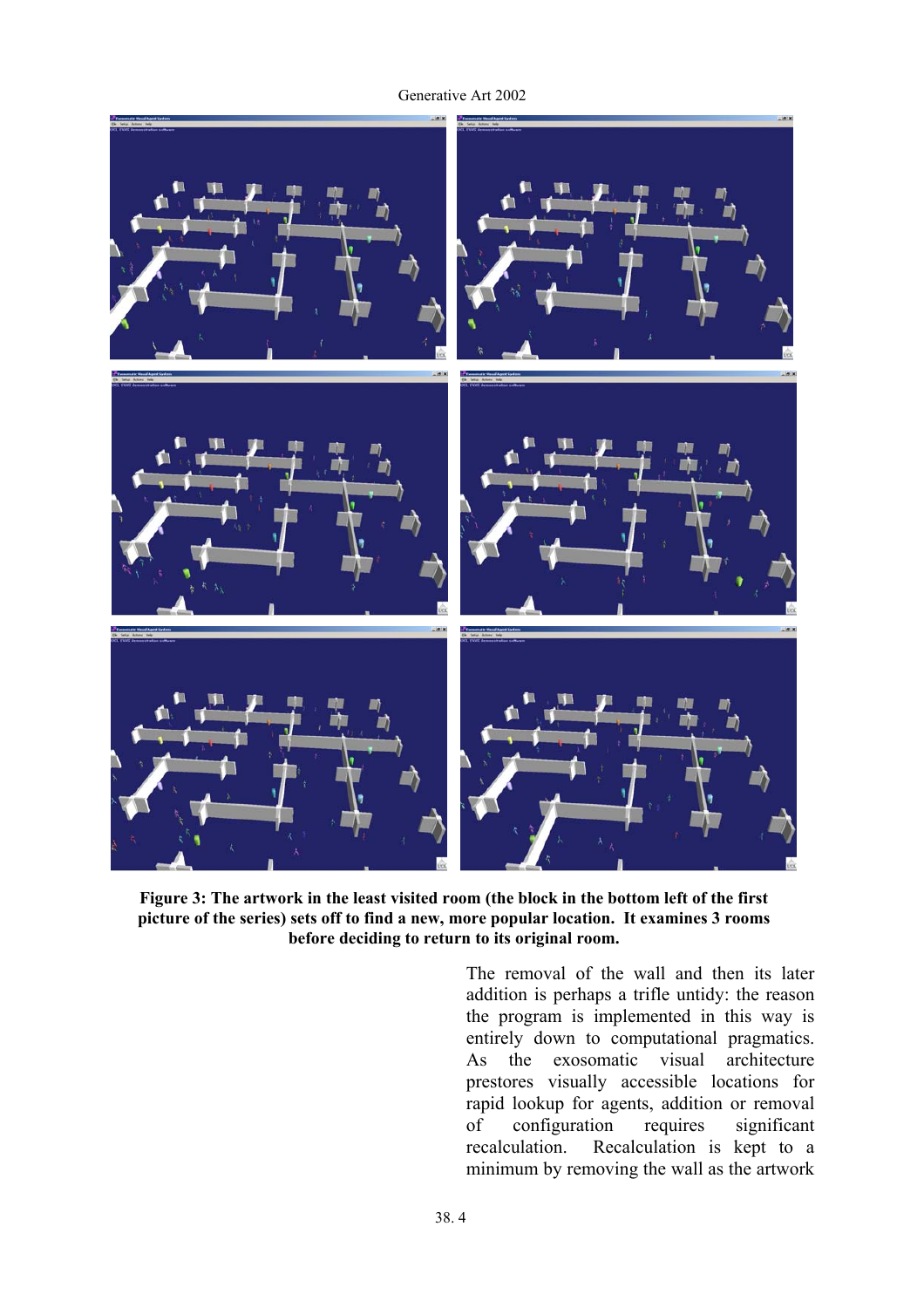agent begins to move, and then replacing it once again as the artwork comes to its new location, without the wall being in existence for the entire time the artwork agent moves from new to old location.

# **3. Discussion**

The system as described has only recently been implemented. It will be interesting to find out



**Figure 4: Stepwise wall position changes from initial random artwork positioning to a semblance of order**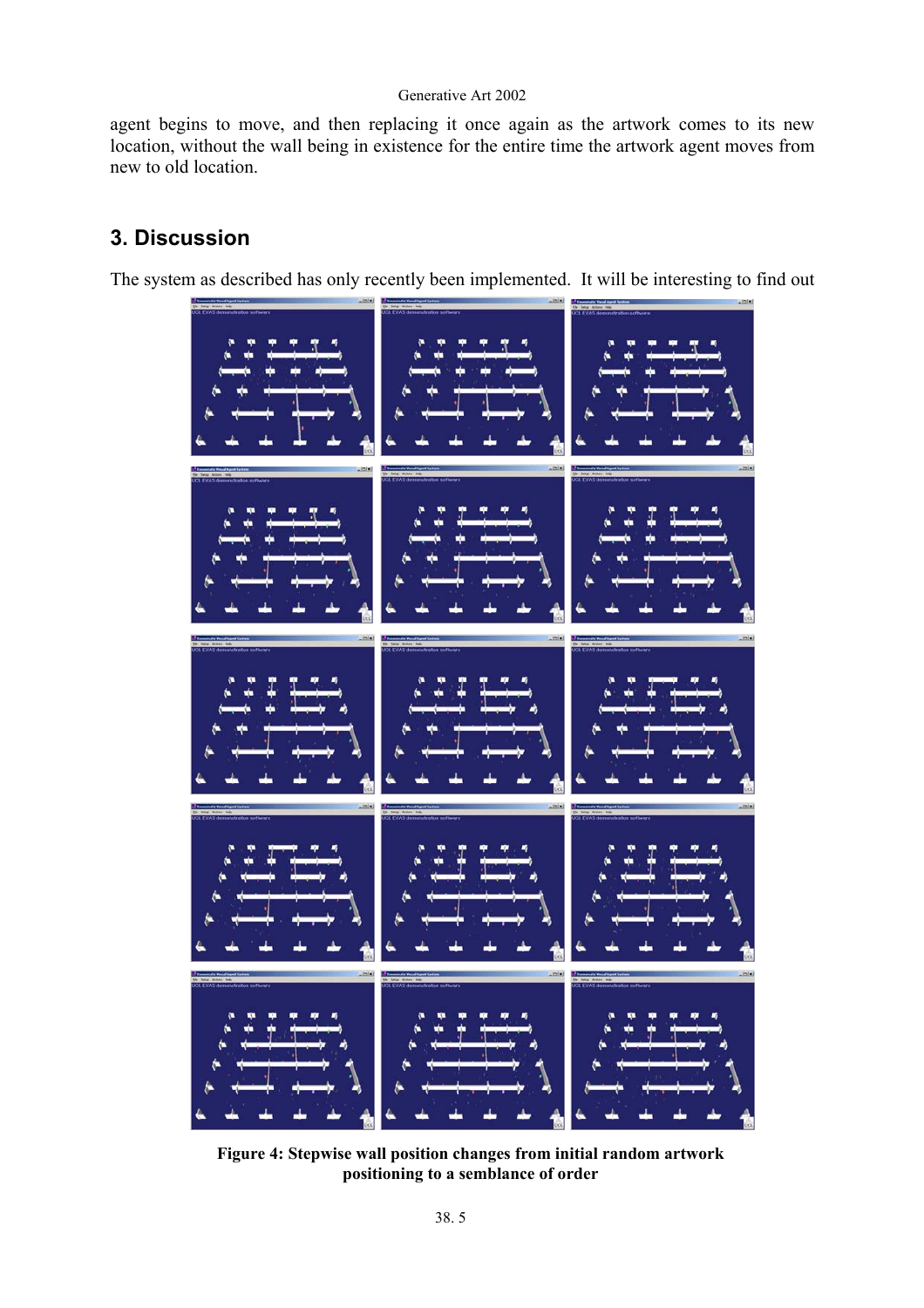Generative Art 2002



**Figure 5: After several minutes more the supposed order of figure 4 has progressed to a different regime: an L-shape pattern of artworks** 

whether it creates self-organisational ecomorphic environments, or whether the game just plays out to create interesting but essentially random environments. Figure 4 shows a series of pictures taken as the environment develops as walls are removed and replaced. As might be expected, there is a form of emergent system arising: the artworks are slowly centralising, yet forming strict rows for viewing. The final panel, however, shows that all is maybe not as it seems: an artwork disassociates itself from the centralised row and places itself in a prominent viewable position in at the end of an open row. The system is left for a time, and by figure 5 an L-shape of pattern of artwork walls has emerged.

It is too early to tell if the patterns emerging might be the result of some underlying order parameters, or whether the patterns are simply fortuitous. Instead, what has been demonstrated here is an approach which may bear fruit in the future. The system shown here is based on an extremely simple grid structure; however, there is no reason why we might not in the future take down a building from its current format and reapply it to some process to which we might think useful, such as the hermeneutical dialogue between art and viewer in an art gallery, or the process of political debate in a parliamentary chamber. The walls can be reconfigured about the new process to create an ecomorphic environment, structurally coupled to its future task.

# **References**

[1] Wheeler, M, 1996, "From robots to Rothko: the bringing forth of worlds", in *The Philosophy of Artificial Life* Ed. M A Boden (Oxford University Press, Oxford, UK) pp 209– 236.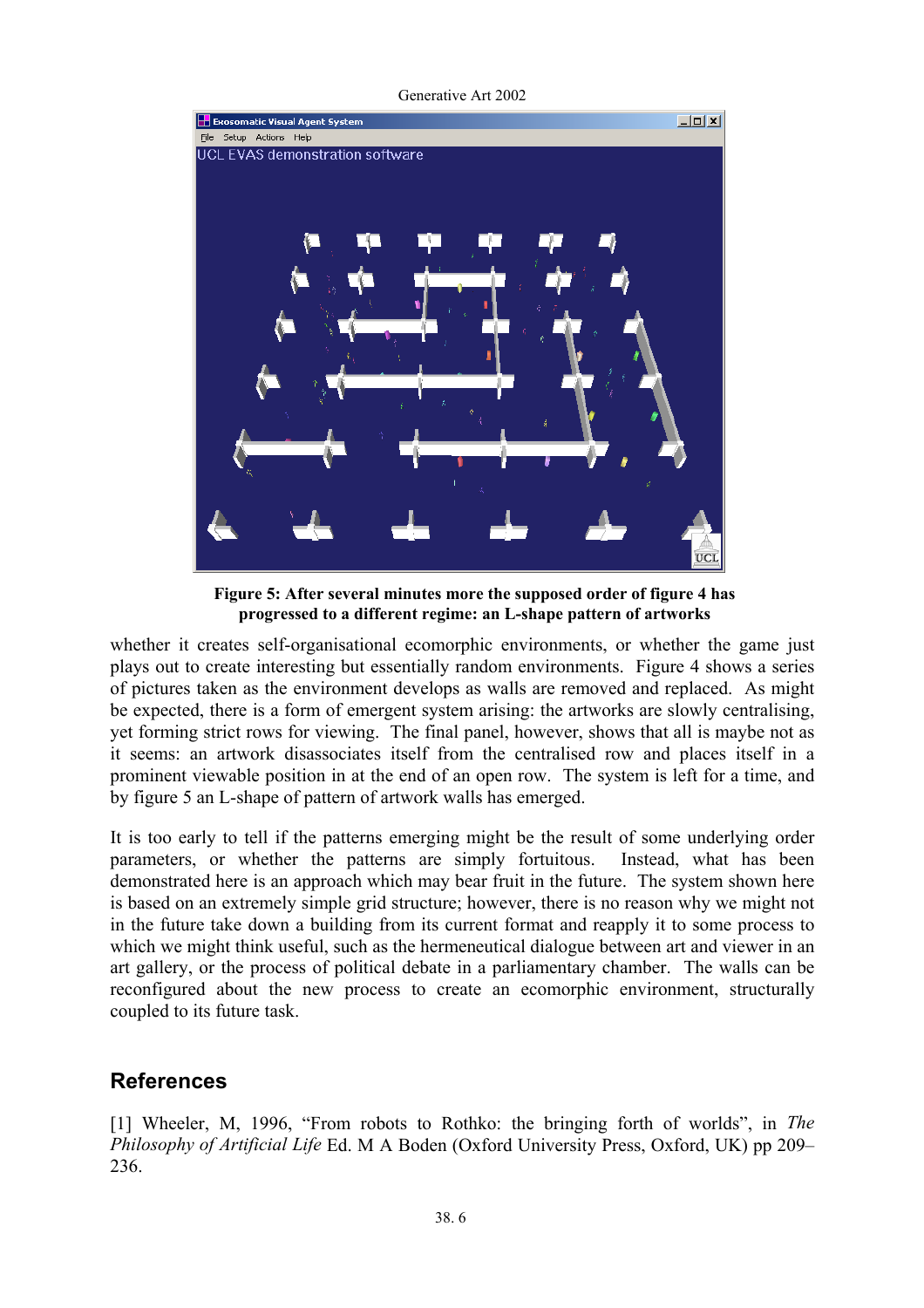[2] Gibson, J J, 1979 *The Ecological Approach to Visual Perception* (Houghton Mifflin, Boston, MA)

[3] Dale, K, Collett, T S, 2001, "Using artificial evolution and selection to model insect navigation" *Current Biology* **11** 1305–1316

[4] Penn, A, Turner, A, 2002, "Space Syntax Based Agent Simulation" In *Proceedings of the 1st International Conference on Pedestrian and Evacuation Dynamics*, University of Duisburg, Germany, (Springer, Berlin) pp 99–114

[5] Turner, A, Penn, A, 2002, "Encoding Natural Movement as an Agent-Based System: An Investigation into Human Pedestrian Behaviour in the Built Environment" *Environment and Planning B* **29** 473-490

[6] Mottram, C, Conroy, R, Turner, A, Penn, A, 1999, "Virtual beings: emergence of population level movement behaviours from individual rule-sets." In *Proceedings 2nd International Symposium on Space Syntax*, Universidad de Brasil, Brazil